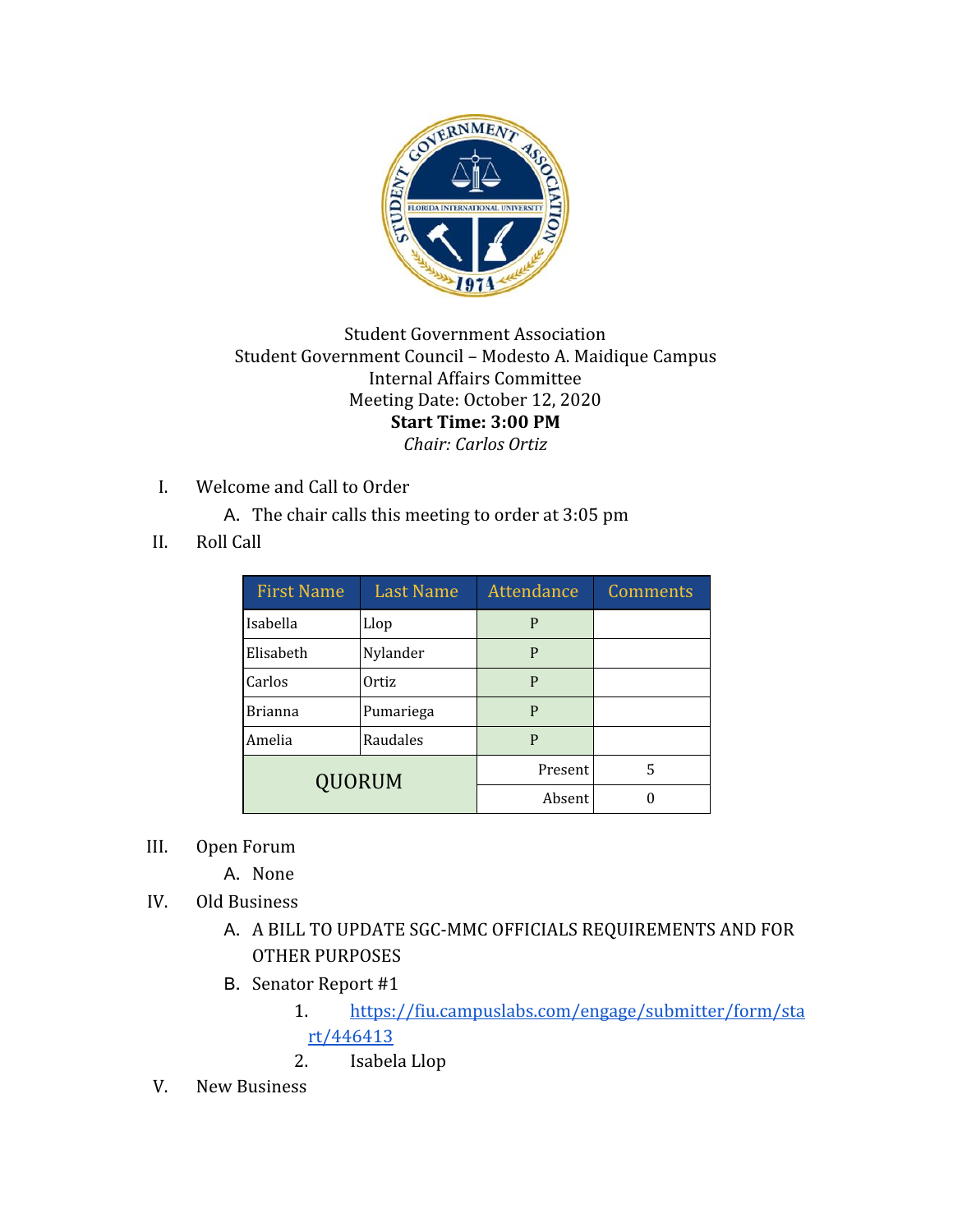- A. Missing Office Hours
	- 1. Legislative
		- a) David Torrens
			- (1) First warning email
		- b) Jordan Morejon Castelli
			- (1) First warning email
		- c) Ari Salzman
			- (1) Second warning email
			- (2) Senate/committee voting/speaking rights
			- revoked
		- d) Ivette Borges
			- (1) First warning email
	- 2. Executive
		- a) Nidiaelenor Gonzalez
		- b) Sofi Avila
		- c) Paola Cadena
		- d) Alexandra Valdes
		- e) Alexandra Ibarria
		- f) Alexander Rubido
		- g) Samantha Burgos
	- 3. Judicial
		- a) Manny Real

## VI. Announcements

- A. Brianna Pumariega
	- 1. Meeting with Dean again
	- 2. Emailing deans regarding spring break resolution to gauge dean's opinions
		- a) In place of spring break
		- b) Catch-up week
		- c) Mental Health Break
		- d) Doesn't cancel lectures, just no assignments, quizzes, or tests
- B. Isabela Llop
	- 1. Meeting with Dean was canceled
		- a) Rescheduled for Nov 3
- C. Amelia Raudales
	- 1. Junteenth is going through faculty senate
	- 2. President Valdes is putting her in contact
	- 3. Working on Honors College Leadership Council
- D. Carlos Ortiz
	- 1. Internal Affairs duties
	- 2. Looking into SGA Peer Advising
	- 3. Working on Election Day resolution